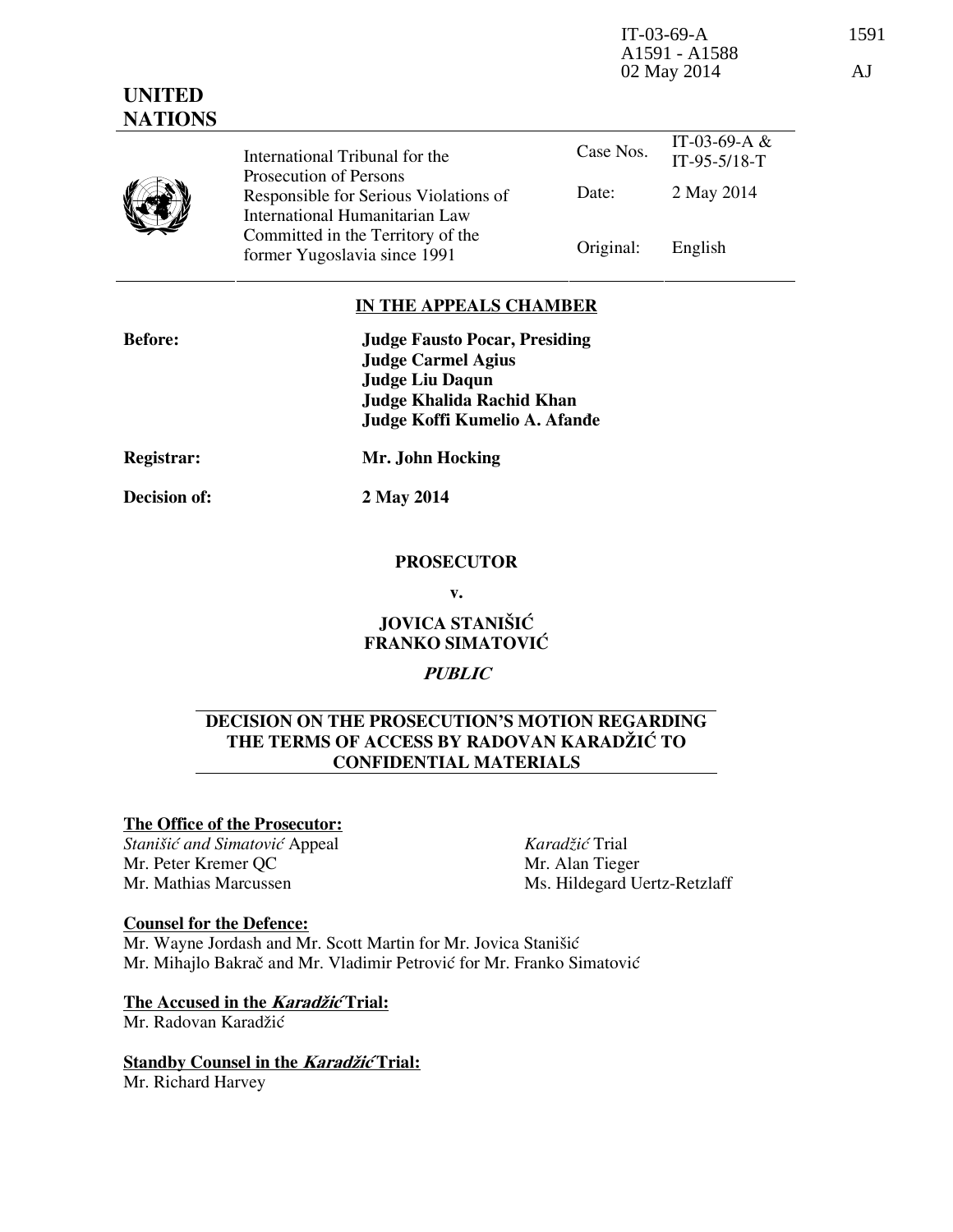**THE APPEALS CHAMBER** of the International Tribunal for the Prosecution of Persons Responsible for Serious Violations of International Humanitarian Law Committed in the Territory of the former Yugoslavia since 1991 ("Appeals Chamber" and "Tribunal", respectively);

**RECALLING** the decision issued by Trial Chamber I of the Tribunal ("Trial Chamber") on 17 July 2009, in which the Trial Chamber, *inter alia*, granted access to Radovan Karadžić ("Karadžić") to certain confidential material in this case and invited the Office of the Prosecutor ("Prosecution") as well as the Defence to request non-disclosure of specified material if deemed necessary and without undue delay before identifying the above material to the Registry of the Tribunal ("Registry");<sup>1</sup>

**NOTING** the "Judgement" rendered by the Trial Chamber on 30 May  $2013$ ;

**NOTING** the notice of appeal filed by the Prosecution on 28 June 2013;<sup>3</sup>

**BEING SEISED OF** the "Prosecution Fifth Notification of Compliance with Access Decision and Motion to Amend Terms of Access Decision", filed publicly with confidential annexes by the Prosecution on 6 March 2014 ("Motion"), in which the Prosecution provides notification of materials in confidential Annexes A, B, C, and D, which can be immediately disclosed to Karadžić, and requests the Appeals Chamber to "amend" the Decision of 17 July 2009 in order to exclude access to confidential materials concerning "remuneration, provisional release, fitness to stand trial, weekly reports of the Reporting Medical Officer, Registry submission of expert reports on health issues, notices of non-attendance in court, modalities of trial, protective measures, subpoenas, video-conference links, and orders to redact the public transcript and the public broadcast of a hearing"; $4$ 

**NOTING** that the Prosecution submits that the confidential materials for which it is seeking to exclude access "do not meet the standard for access because there is not a 'good chance' that such materials would materially assist Karadžić in his case", and that the Trial Chamber and Appeals Chamber have consistently ordered that access be denied for materials concerning these issues in their decisions on motions for access to confidential materials filed by other accused in this case;<sup>5</sup>

 $\overline{a}$ 

<sup>&</sup>lt;sup>1</sup> Prosecutor v. Jovica Stanišić and Franko Simatović, Case No. IT-03-69-T, Decision on Motion by Radovan Karadžić for Access to Confidential Materials in the Stanišić and Simatović Case, 17 July 2009 ("Decision of 17 July 2009"), pp. 6-7.

<sup>2</sup> *Prosecutor v. Jovica Stanišić and Franko Simatović*, Case No. IT-03-69-T, Judgement, 30 May 2013 (with confidential Appendix C).

<sup>3</sup> Prosecution's Notice of Appeal, 28 June 2013.

<sup>4</sup> Motion, paras 1-2.

<sup>&</sup>lt;sup>5</sup> Motion, para. 3, referring to Prosecutor v. Jovica Stanišić and Franko Simatović, Case Nos. IT-03-69-T & IT-08-91-T, Decision on Motions of Mićo Stanišić and Stojan Župljanin for Access to all Confidential Materials in the Stanišić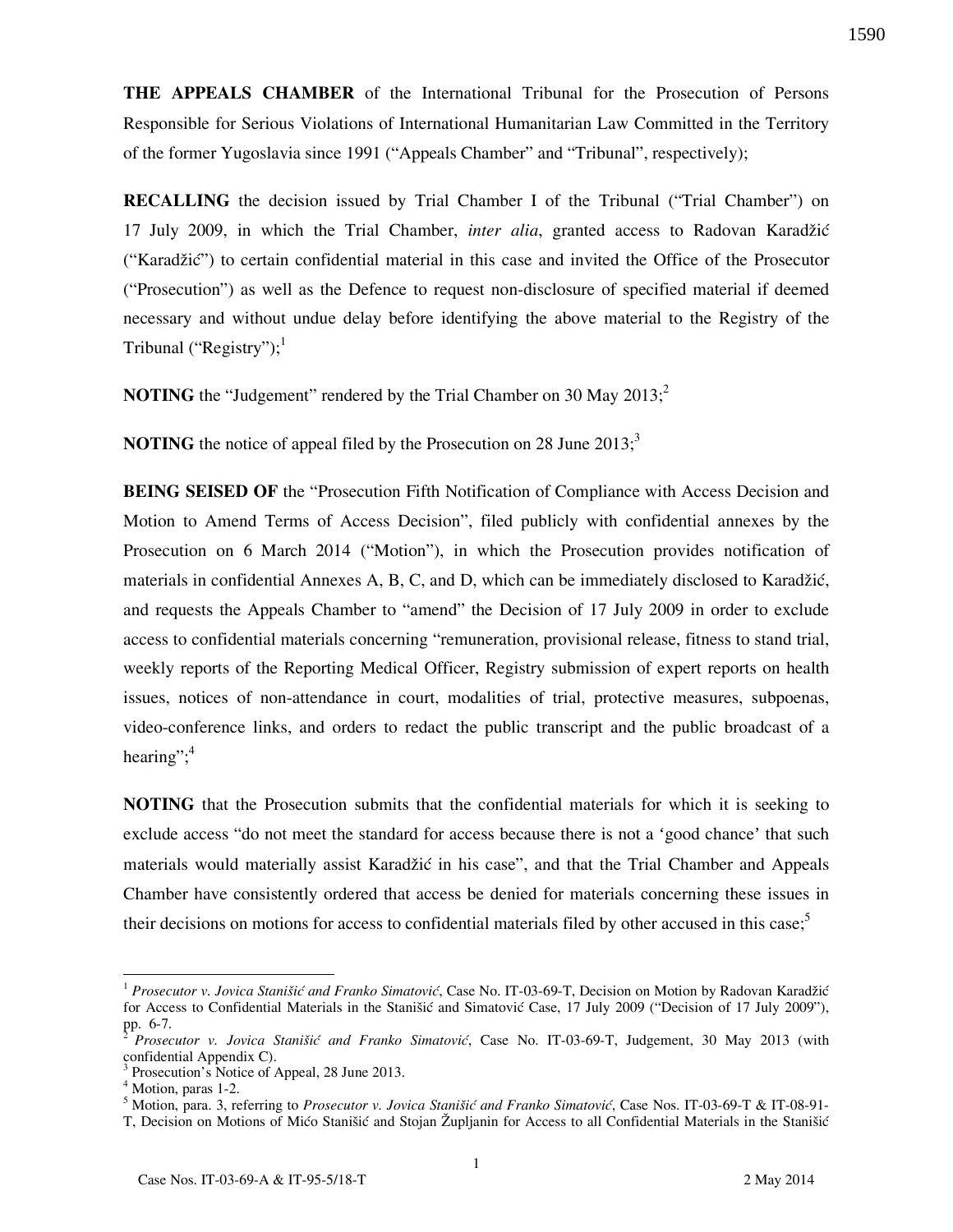**NOTING** that no response to the Motion was filed;

**RECALLING** that a party is always entitled to seek material from any source, including from another case before the Tribunal, to assist in the preparation of its case if the material sought has been identified or described by its general nature and if a legitimate forensic purpose for such access has been shown:<sup>6</sup>

**RECALLING** that access to confidential material is granted wherever the party seeking access has demonstrated that such material may be of material assistance to the party's case;<sup>7</sup>

**RECALLING FURTHER** that the Appeals Chamber has held that "unless a legitimate forensic purpose can be demonstrated, no access should be granted to confidential filings or transcripts concerning remuneration, provisional release, fitness to stand trial, weekly reports of the reporting medical officer, expert reports on health issues submitted by the Registry, notices of non-attendance in court, modalities of trial, protective measures, subpoenas, video-conference links, and orders to redact the public transcript and the public broadcast of a hearing"; $\frac{8}{3}$ 

**CONSIDERING** that such confidential materials are not of material assistance to Karadžić and that no legitimate forensic purpose has been demonstrated for access to them;

**FINDING**, therefore, that Karadžić should be denied access to such materials;

**PURSUANT** to Rules 54 and 107 of the Rules of Procedure and Evidence of the Tribunal,

**HEREBY GRANTS** the Motion; and

**ORDERS** that the confidential materials that the parties are to identify to the Registry for disclosure and that the Registry is to disclose to Karadžić pursuant to the Decision of 17 April 2009 shall not include confidential materials containing sensitive information, which have no legitimate forensic purpose and concern remuneration, provisional release, fitness to stand trial, weekly reports of the reporting medical officer, expert reports on health issues submitted by the Registry, notices of non-attendance in court, modalities of trial, protective measures, subpoenas, video-conference links, and orders to redact the public transcript and the public broadcast of a hearing.

 $\overline{a}$ 

and Simatović Case, 10 March 2011, para. 46; Decision on Goran Hadžić's Motion for Access to Confidential Material in the *Stanišić and Simatović* Case, 1 November 2013 ("Decision of 1 November 2013"), para. 12.

<sup>&</sup>lt;sup>6</sup> See, *e.g.*, Decision of 1 November 2013, para. 6 and references cited therein.

<sup>&</sup>lt;sup>7</sup> See, *e.g.*, Decision of 1 November 2013, para. 6 and references cited therein.

 $8$  Decision of 1 November 2013, para. 12. The Appeals Chamber notes that this list of issues is only indicative. See also Prosecutor v. Vujadin Popović et al., Case Nos. IT-05-88-A & IT-09-92-T, Decision on Motion by Ratko Mladić for Access to Confidential Material, 20 February 2013, p. 3, which also encompasses issues that are not listed in the Decision of 1 November 2013, para. 12.